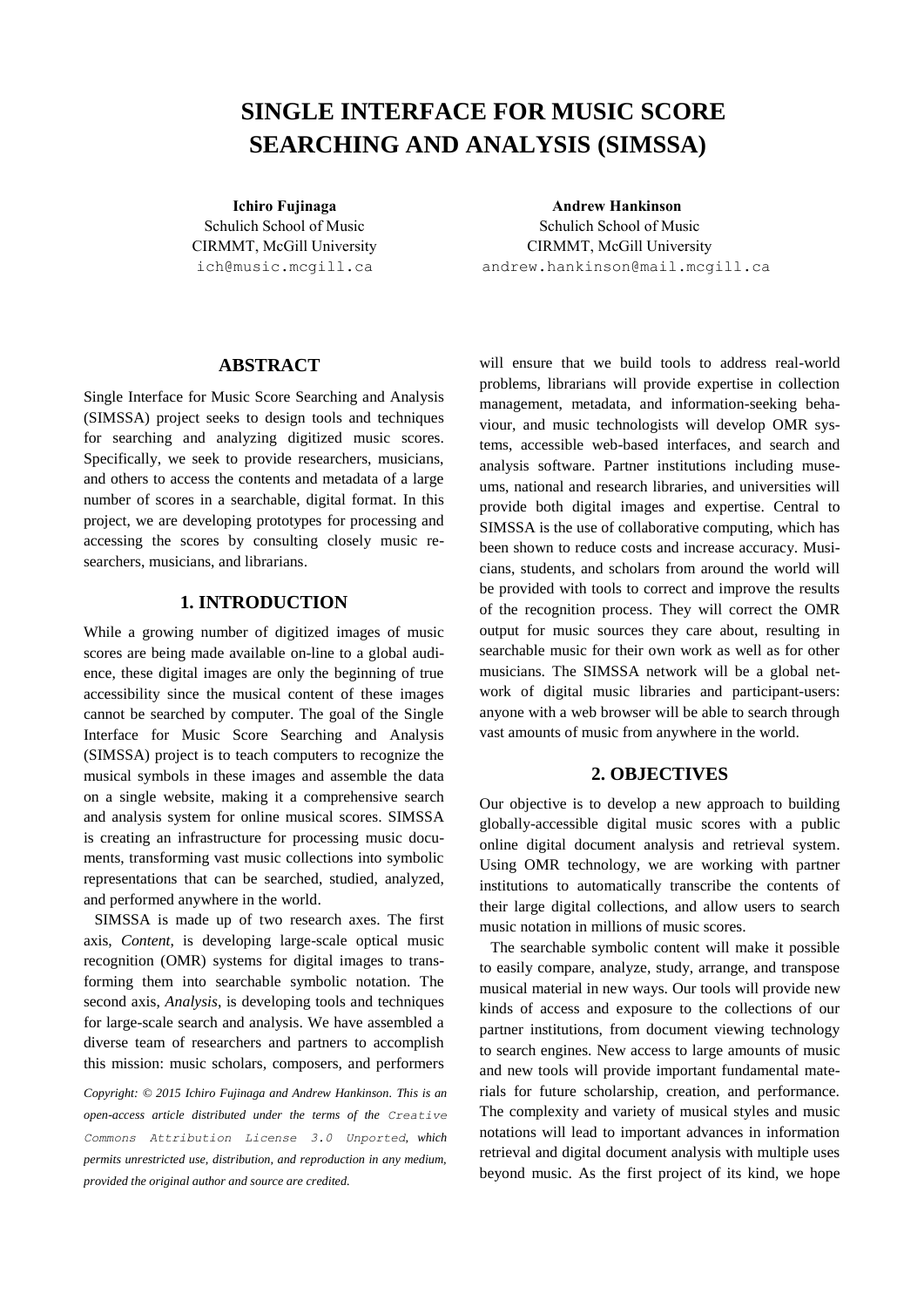that SIMSSA will establish common standards and best practices for these types of music information retrieval and serve as a baseline for future work in this field.

# **3. BACKGROUND**

OMR research began in the late 1960s and has seen limited but continuous interest with several commercial software packages available (e.g., SmartScore and SharpEye). Development of this technology has been slow, and most of the research on OMR has concentrated on Common Western Notation, the most widely used music notation system today (for a recent review, see [\[1\]\)](#page-5-0). In the development stage of this project, we have created a site for the *Liber usualis* ([http://liber.simssa.ca](http://liber.simssa.ca/)), to experiment with the methods and procedures of performing OMR on entire books containing older music notation. The website allows a user to search a digitized edition of this book using pitch names, neume names, and OCR-transcribed text [\[2\]](#page-5-1) (Figure 1). Our experience with the Liber project has reinforced the need for a robust and efficient workflow system for OMR.



**Figure 1.** Search the *Liber usualis* website ([http://liber.simssa.ca](http://liber.simssa.ca/)) with the *Mary had a little lamb* tune search.

# **4. THEORETICAL FRAMEWORK**

The SIMSSA project is developing a new cloud-based OMR system that introduces a completely new paradigm for this class of software. Typically, OMR software is installed and operated on a single computer or workstation. Advanced techniques used to perform image restoration and automatic music transcription, however, are computationally intensive, sometimes requiring hours or even days to run on personal computers. Instead, we are developing systems where computationally intensive procedures can be distributed across many powerful server machines attached to the Internet to perform processing in parallel, meaning any computer or mobile device with a modern web browser and access to the Internet may act as a document recognition station, offloading the computationally-intensive recognition tasks to large clusters of computers in data centers. We see this as our most significant technological contribution: these techniques, known as distributed computing, are currently being explored in text-recognition research but have not yet been explored for music recognition systems.

There is a successful precedent for projects of this scope and scale. The IMPACT project [\[3\]](#page-5-2) was a project funded by the European Union  $(E15.5 \text{ million}, 2008-$ 2012) that focused on digitization, transcription, and policy development for historical text documents. This project brought together national and specialized libraries, archives, universities, and corporate interests to advance the state of the art in automatic text document transcription, explicitly for the purposes of preserving and providing access to unique or rare historical documents. They have published significant advances in historical text recognition, tool development, policies, and best practice[s \[4\],](#page-5-3) [\[7\].](#page-5-4)

At the core of the IMPACT project was a networked and distributed document recognition suite, providing a common document recognition platform for all their partners across Europe. As the computer vision and software engineering teams developed new tools and algorithms to improve recognition, these were made available immediately to all partners simply by updating the online suite of tools. All partners could then supply realtime feedback and evaluation on these updates, comparing them to previous techniques "in the field" and reporting their findings. The development teams then incorporated the feedback into further developments and refinements. This project has become self-sustaining and is now known as the IMPACT Centre of Competence, a not-for-profit organization that continues to build the technologies and best practices of the formally funded project. This represents a model that we hope to reproduce in the domain of music.

## **5. METHODOLOGY**

#### **5.1 Content and Analysis Axis**

We are building a robust infrastructure with workflow management and document recognition systems, crowd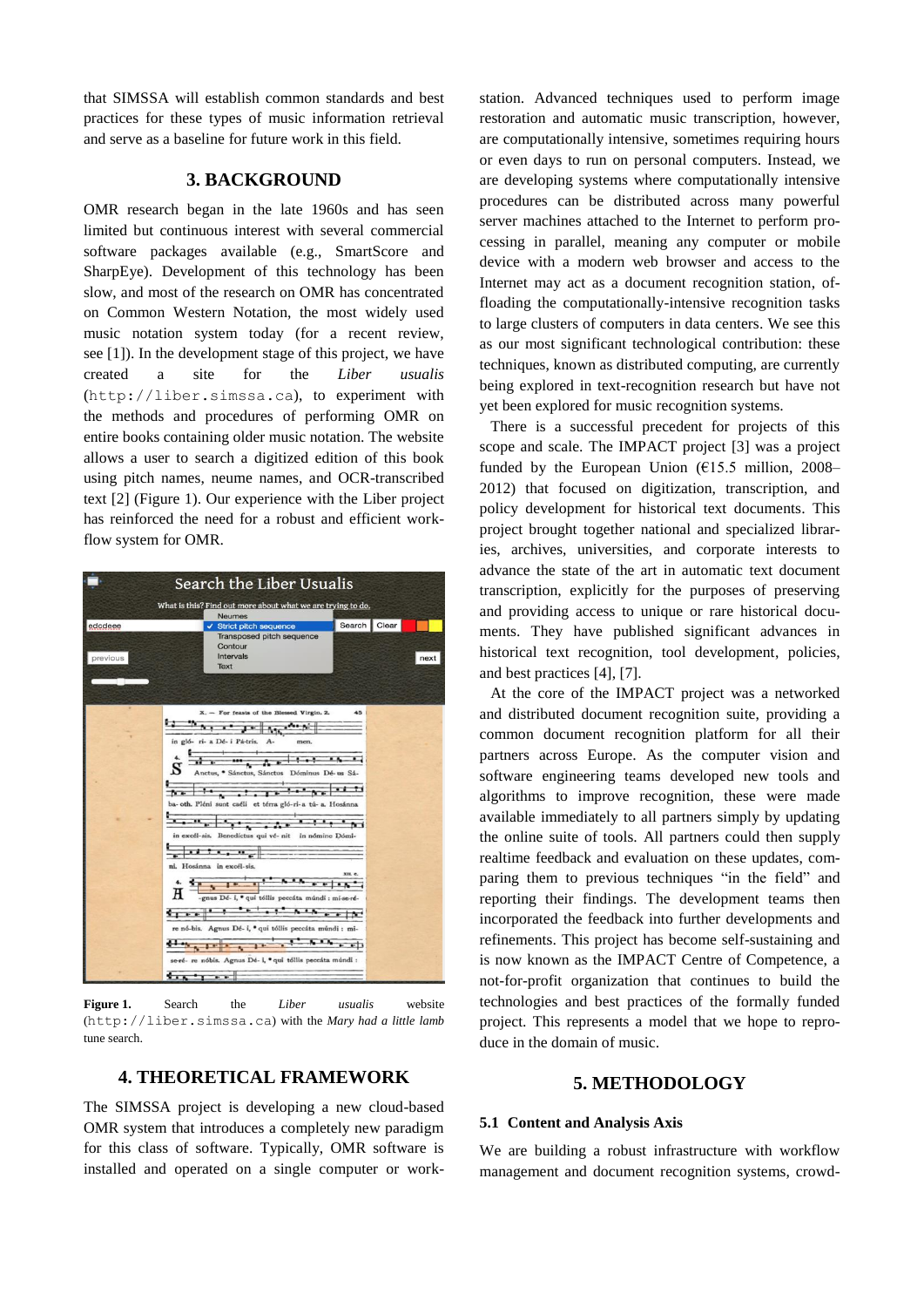correction mechanisms, networked databases, and tools for analyzing, searching, retrieving, and data-mining symbolic music notation. Responsibility for developing these tools within the project is shared between the *Content* and *Analysis* axes.

The Content axis is divided into three sub-axes: *Recognition, Discovery,* and *Workflow*. The Recognition subaxis is responsible for developing the underlying technologies in machine learning and computer vision. The Discovery sub-axis is responsible for large-scale web crawling, finding, and identifying images of books that contain musical content. Finally, the Workflow sub-axis is responsible for developing user-friendly web-based tools that harness the technologies developed by the other two sub-axes.

The Analysis axis is divided into two sub-axes: *Search and Retrieval*, and *Usability*. Searching music is complex since, unlike text, it is not simply a string of characters: there are pitches, rhythms, text, multiple voices sounding simultaneously, chords, and changing instrumentation. The Search and Retrieval axis is responsible for developing ways of mining the notation data generated by the Content axis in all its complexity, building on the work done in the ELVIS Digging into Data Challenge project (http://elvisproject.ca). This axis is also developing techniques for computer-aided analysis of musical scores. The Usability sub-axis is responsible for studying retrieval systems and user behavior within the context of a symbolic music retrieval system, identifying potential areas where the tools may be improved to suit real-world retrieval needs.

## **5.2 Content: Discovery sub-axis**

Mass digitization projects have been indiscriminately digitizing entire libraries' worth of documents—both text and musical scores—and making them available on individual libraries' websites. The Discovery sub-axis is developing a system that will automatically crawl millions of page images looking for digitized books with musical examples [\[8\].](#page-6-0) When it finds a document containing printed music it will use the OMR software to transcribe and index the music content for these documents.

#### **5.3 Content: Recognition sub-axis**

One of the major tasks of the Recognition sub-axis is the integration of two desktop open-source OMR software platforms: Gamera, a document analysis toolkit [\[9\],](#page-6-1) and Aruspix, an advanced OMR system developed by Laurent Pugin [\[10\].](#page-6-2) These systems are unique for their ability to "learn" from their mistakes by using human corrections of misrecognized symbols to improve their recognition abilities over time. We have shown this to be costeffective in digitization and recognition workflows [\[11\].](#page-6-3) The next logical step is to bring these systems to our cloud-based OMR platform. This will allow us to distribute the correction tasks to potentially thousands of users around the globe, thereby providing the means to collect large amounts of human correction data. This crowdsourced adaptive recognition system will be the first of its kind [\[12\].](#page-6-4)

#### **5.4 Content: Workflow sub-axis**

The Workflow sub-axis is primarily responsible for developing Rodan, the core platform for managing cloudbased recognition. Rodan is an automatic document recognition workflow platform. Its primary function is to allow users to build custom document recognition workflows containing document recognition tasks, such as, image pre-processing and symbol recognition (Figure 2). Rodan is capable of integrating many different recognition systems, such as Aruspix and Gamera, with other systems (e.g., integrating text recognition tasks for performing automatic lyric extraction) (see Figure 3). Once a workflow has been created, Rodan manages digital document images' progression through these tasks. Users interact with their workflows through a web application, allowing them to manage their document recognition on any Internet-connected device, but all tasks are actually run on the server-side. Storage and processing capabilities can be expanded dynamically, and new tasks can be seamlessly integrated into the system with no need for the users to update their hardware or software.

Moreover, as a web-based system, Rodan can incorporate many different methods for distributed correction or "crowd-sourcing" to provide human-assisted quality control and recognition feedback for training and improving recognition accuracy. This follows a similar model to that proposed by the IMPACT project where distributed proof-readers provide feedback. These proof-readers correct any misrecognized symbols, and their corrections will then be fed back into the recognition system, thereby improving the recognition for subsequent pages and documents. This type of crowd-sourced correction system is employed in many text-recognition projects [\[13\],](#page-6-5) [\[14\],](#page-6-6) but there are no such systems in development for musical applications. The success of crowd-sourcing as a viable means of collecting correction and verification data has been demonstrated by a number of projects, most notably the Australian newspaper (TROVE) [\[15\],](#page-6-7) Zooniverse [\[16\]](#page-6-8) and reCAPTCHA [\[17\].](#page-6-9) Along with developing the technical mechanisms for crowd-sourced musical corrections, the Workflow team is also working with the Usability sub-axis on creating new ways to entice users to participate. Some ways of doing this would be to create a game that rewards users with points or community credibility in exchange for performing work [\[18\],](#page-6-10) or reframing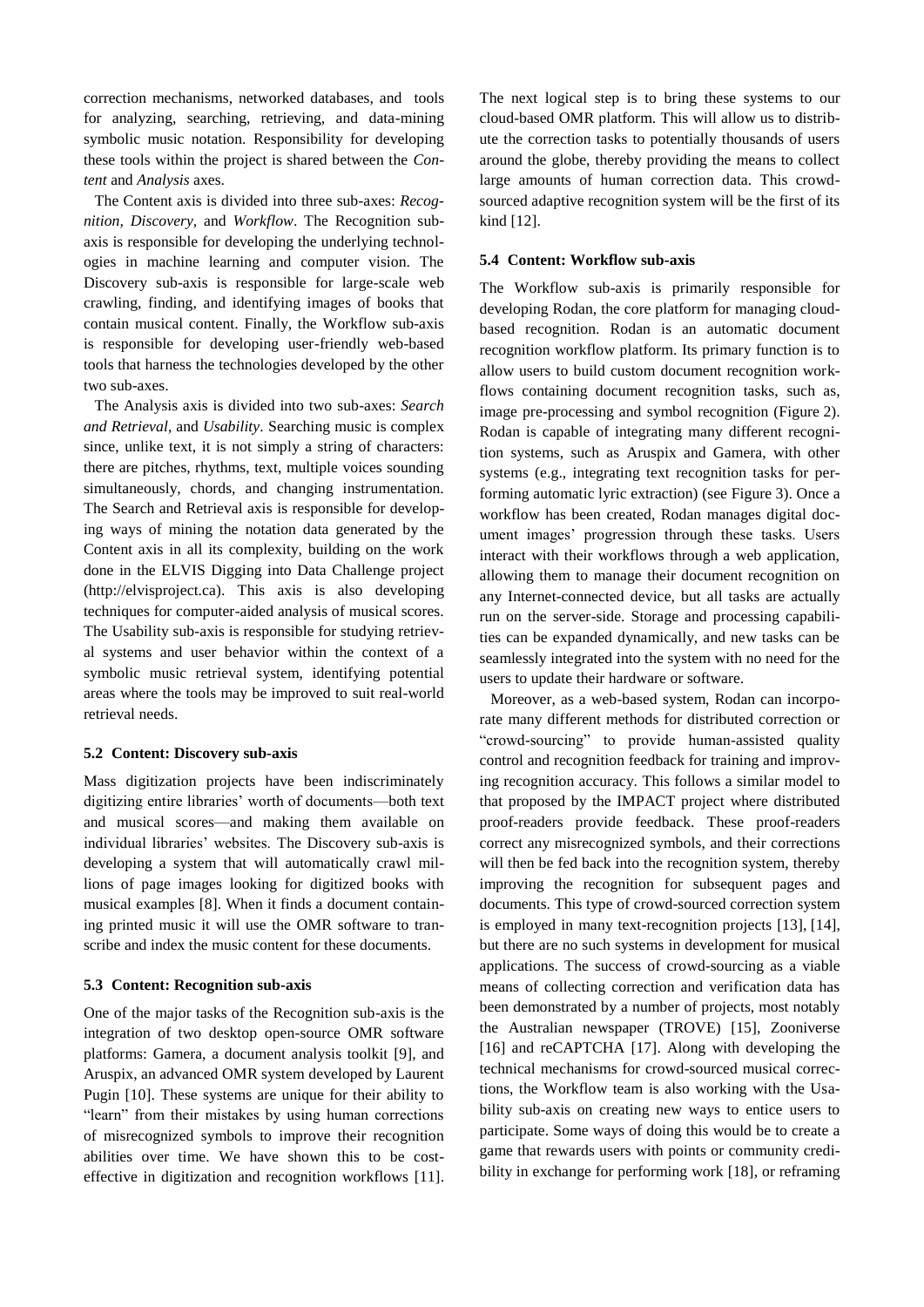musical tasks as simple non-musical tasks (e.g., shape or colour recognition) so that they become solvable by an untrained audience. By diversifying the number of approaches to collecting crowd-sourced correction data, we expect to appeal to a wide number of communities, from specialists to the general public.

Later in this project, we will experiment with optical character recognition (OCR) for print and manuscript sources of music. By this point in the project we will have collected a large number of written texts with human-transcribed ground-truth data. We will use this to train machine-learning algorithms to automatically recognize the various text scripts present in these sources. Our goal here is to automatically align text with the music above it, an important step that represents a significant challenge, and an avenue of research that has never before been explored. This will allow users to perform searches for recurring patterns that include music and text

— to identify whether, for example, a particular musical idiom is frequently used when the text refers to "God" or "love" — a type of search that is not possible with current systems. When the text-alignment task is complete, the Recognition team will work with the Analysis team to design and implement a search interface so that the users can search music and text simultaneously.

Many musical documents, especially those that are hundreds of years old, pose difficulties for computer recognition due to faded inks, bleed-through, water, or insect damage. Each of these problems is a potential source of transcription errors. The Recognition team is working on integrating the latest document-imaging enhancement technologies, such as adaptive binarization, bleed-through reduction, colour adjustment, and distortion analysis and correction.

| Rodan Project Workflow Window<br>₩<br>Designer<br><b>Status</b><br>Users<br>Pages                                                                                                         | Help<br>Results<br><b>Jobs</b>                                                                                                                                                                                                                        |                                               |                                                                                                                                                                                                                                                                                                                                             |      |                        |               |                                                                                                                                                                                                                                                                                                                                                                                                                                                                                                                                                                                                                                                                                                                                                                                                                                                                                            |                                                               |  |               |                  |          |               |
|-------------------------------------------------------------------------------------------------------------------------------------------------------------------------------------------|-------------------------------------------------------------------------------------------------------------------------------------------------------------------------------------------------------------------------------------------------------|-----------------------------------------------|---------------------------------------------------------------------------------------------------------------------------------------------------------------------------------------------------------------------------------------------------------------------------------------------------------------------------------------------|------|------------------------|---------------|--------------------------------------------------------------------------------------------------------------------------------------------------------------------------------------------------------------------------------------------------------------------------------------------------------------------------------------------------------------------------------------------------------------------------------------------------------------------------------------------------------------------------------------------------------------------------------------------------------------------------------------------------------------------------------------------------------------------------------------------------------------------------------------------------------------------------------------------------------------------------------------------|---------------------------------------------------------------|--|---------------|------------------|----------|---------------|
| Workflows<br>Crop, greyscale, Niblack, despeckle<br>try again: Crop, greyscale Niblack, de<br>Testing: crop, greyscale, BERNSEN,                                                          | Runs<br>Mon Jun 16 2014 10:33:39 G.                                                                                                                                                                                                                   | Pages<br>csg-0390_017.jpg<br>csg-0390_110.jpg | <b>Workflow Run</b><br>URL:<br>Mon Jun 16 2014 11:50:41 GMT-0400 (EDT)<br>Created on: Mon Jun 16 2014 10:33:39 GMT-0400 (EDT)<br>Updated on: http://rodan.simssa.ca/workflowrun/139ed692304d4402a34e8059c820f129/<br>Results Packages<br>Cancel Workflow Run<br><b>Run Jobs</b><br>Start Job<br>View Error Details<br>View Run Job Settings |      |                        |               |                                                                                                                                                                                                                                                                                                                                                                                                                                                                                                                                                                                                                                                                                                                                                                                                                                                                                            |                                                               |  |               |                  |          |               |
|                                                                                                                                                                                           |                                                                                                                                                                                                                                                       |                                               |                                                                                                                                                                                                                                                                                                                                             |      |                        |               |                                                                                                                                                                                                                                                                                                                                                                                                                                                                                                                                                                                                                                                                                                                                                                                                                                                                                            |                                                               |  |               |                  |          |               |
|                                                                                                                                                                                           |                                                                                                                                                                                                                                                       |                                               |                                                                                                                                                                                                                                                                                                                                             |      |                        |               |                                                                                                                                                                                                                                                                                                                                                                                                                                                                                                                                                                                                                                                                                                                                                                                                                                                                                            |                                                               |  |               | Sequence         | Job Name | <b>Status</b> |
|                                                                                                                                                                                           |                                                                                                                                                                                                                                                       |                                               |                                                                                                                                                                                                                                                                                                                                             |      |                        |               |                                                                                                                                                                                                                                                                                                                                                                                                                                                                                                                                                                                                                                                                                                                                                                                                                                                                                            | Crop Bord Has finished                                        |  | 9d65fc9012fe4 | csg-0390 110.jpg |          |               |
|                                                                                                                                                                                           |                                                                                                                                                                                                                                                       |                                               | $\overline{2}$                                                                                                                                                                                                                                                                                                                              |      | To Greysc Has finished |               | 30179f3e4e504                                                                                                                                                                                                                                                                                                                                                                                                                                                                                                                                                                                                                                                                                                                                                                                                                                                                              | csg-0390_110.jpg                                              |  |               |                  |          |               |
|                                                                                                                                                                                           |                                                                                                                                                                                                                                                       |                                               | 3                                                                                                                                                                                                                                                                                                                                           |      | Bernsen T Has finished |               | 01ebd132cb88                                                                                                                                                                                                                                                                                                                                                                                                                                                                                                                                                                                                                                                                                                                                                                                                                                                                               | csg-0390_110.jpg                                              |  |               |                  |          |               |
|                                                                                                                                                                                           |                                                                                                                                                                                                                                                       |                                               | $\Delta$                                                                                                                                                                                                                                                                                                                                    |      | Rdn Desp Has finished  |               | bf17ef9e78524                                                                                                                                                                                                                                                                                                                                                                                                                                                                                                                                                                                                                                                                                                                                                                                                                                                                              | csg-0390_110.jpg                                              |  |               |                  |          |               |
|                                                                                                                                                                                           |                                                                                                                                                                                                                                                       |                                               | 6                                                                                                                                                                                                                                                                                                                                           |      | Pixel Seg Has finished |               | 478ba796135d                                                                                                                                                                                                                                                                                                                                                                                                                                                                                                                                                                                                                                                                                                                                                                                                                                                                               | csg-0390_110.jpg                                              |  |               |                  |          |               |
| EXCEEDS A Sudmanute a Say<br>Dorethway Artif.<br><b>Greene &amp; Bushels</b><br>on bearing concernant identi-<br>sticuli a Lipcognosis Iscarri<br>with providing<br>magazine P Quart Smit | Run Job name Bernsen Threshold<br>URL:<br>/data/projects/c50c031df54e4e4a986852e715f06ad8/workflows/837f52c<br>Created on:<br>Mon Jun 16 2014 10:43:07 GMT-0400 (EDT)<br>Updated on:<br>Mon Jun 16 2014 10:50:01 GMT-0400 (EDT)<br><b>View Result</b> |                                               |                                                                                                                                                                                                                                                                                                                                             | URL: |                        | $\mathcal{M}$ | A BERREUT A Schultungsmehrt a Sekultungs von<br>Schiftsmartween : Liberary-of play week A 3 VISE-<br>the Long position vers of a precomprise execution this<br>The axis of the Links quantity of spirit survey dist<br>our vienes peptebe aldarmares virtimiratione se<br>Sy die eit by enur Birmannien Gaen Bluftan maryrst<br>Nature navers. A Marriet marshe and the combiness Grups<br>new favor faderance property filters wer A. Boardeducture<br>George scenary - studiese projective propagator and<br>um perveprerum rece sonorn enum inliben vrer er<br>telicaterquan en dine spale runn nos perting<br>monds INNAT SCALAONITIC VIAG A Domfelle<br>A Ypacus verge are commer concumur nee Menden come o dans<br>ADINUIS A Regen verguns vois Juli North<br>Distriction paladon morningummabilionnume pormosi dhad<br>Deserten minen Wertlam meam zunzur Igrachte preceientersch- | http://rodan.simssa.ca/page/f7603e9fb397461db367f77849771e5b/ |  |               |                  |          |               |
| presses. A famound of an<br>difference did not                                                                                                                                            | Run Job name Rdn Despeckle<br>URL:<br>/data/projects/c50c031df54e4e4a986852e715f06ad8/workflows/837f52c<br>Mon Jun 16 2014 10:49:52 GMT-0400 (EDT)<br>Created on:<br>Updated on:<br>Mon Jun 16 2014 10:50:08 GMT-0400 (EDT)<br><b>View Result</b>     |                                               |                                                                                                                                                                                                                                                                                                                                             |      |                        |               | der aussie mest machinabiler margarear. F. Quare from                                                                                                                                                                                                                                                                                                                                                                                                                                                                                                                                                                                                                                                                                                                                                                                                                                      |                                                               |  |               |                  |          |               |

**Figure 2.** Rodan client interface.

It is also important to have a robust modern file format to store all of the symbolic data representations of these musical documents to meet our needs. Based on previous work we have chosen the MEI (Music Encoding Initiative) format [\[19\].](#page-6-11) As part of the SIMSSA project we will be forming a workgroup to enhance MEI support for digital encoding of early notation systems for chant and polyphonic music.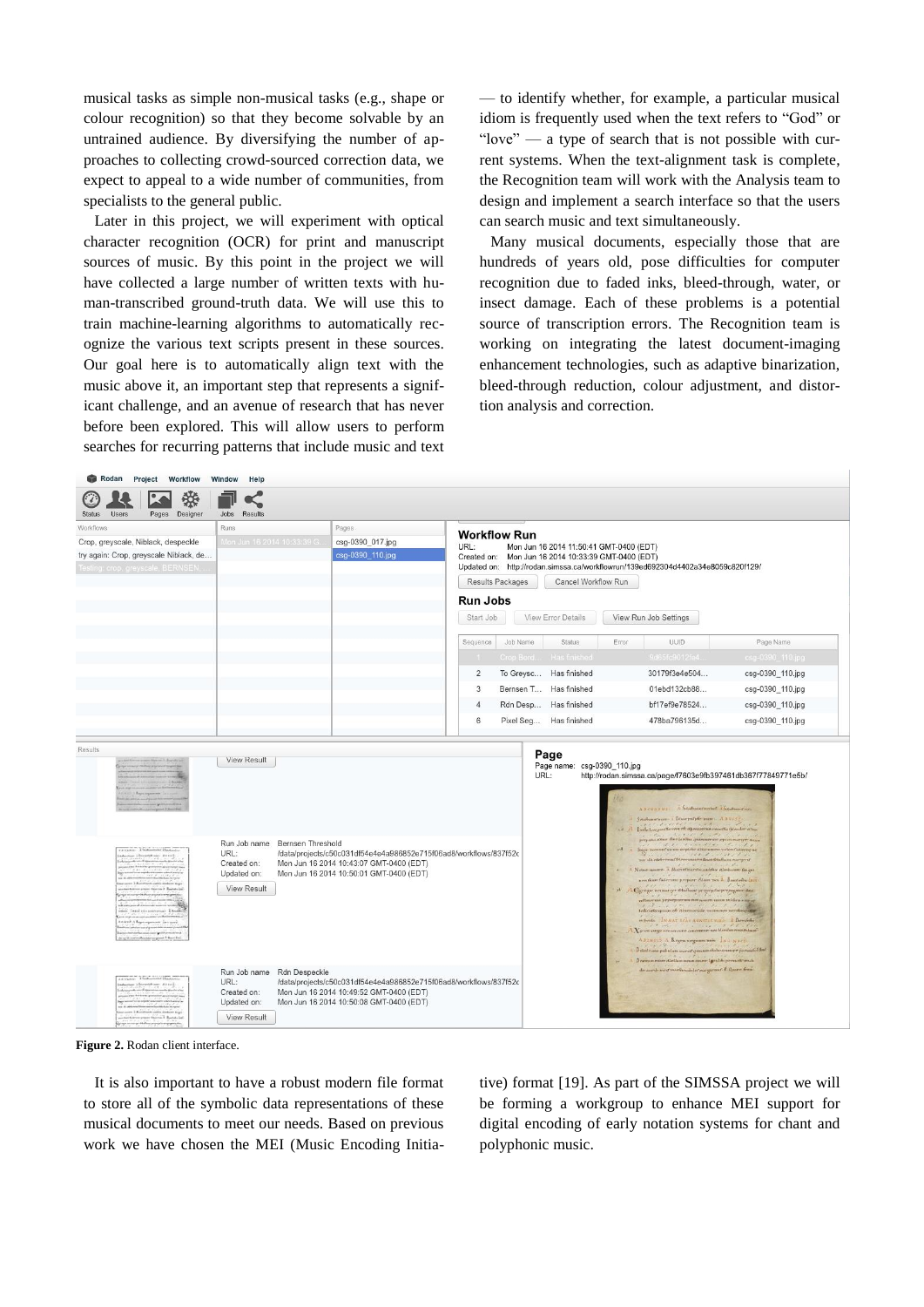

Figure 3 : Rodan's Gamera symbol classifier interface. The symbols are from a 10<sup>th</sup>-century St. Gallen music manuscript.

To evaluate Rodan and the accuracy of our OMR systems, we have selected several manuscripts and early printed scores that will be processed in order of increasing difficulty for our tools. We have started with a selection of Renaissance prints and late chant manuscripts, some of which are already available online (Figure 4).



**Figure 4** : Salzinnes manuscript website, [http://cantus.simssa.ca](http://cantus.simssa.ca/).

As we proceed, we will evaluate the strengths and weaknesses of the workflow system, constantly adjusting our methods before moving on to the next source. For each document, we will create a human-created transcription of the music notation. This data will be the "ground truth" against which we will evaluate the performance and accuracy of the OMR system (and later for the OCR system). This will allow us to quantify any improvements we make in our OMR systems as we develop new recognition methods. By making incremental modifications using different types of sources, we hope to build a robust system capable of processing a wide range of musical documents.

#### **5.5 Analysis: Search and Retrieval sub-axis**

The Search and Retrieval component of the Analysis axis will involve music historians and music theorists to investigate how computerized searches of large collections of digital music can fundamentally change music history, analysis, and performance. They will develop new techniques for searching and analyzing digitized symbolic music. Searching music poses special challenges. A search interface must be able to search for strings of pitches, rhythms, or pitches and rhythms combined, search polyphonic music for multiple simultaneous melodies or chords, and search vocal music for both text and music. Searching and retrieving are only the beginning, however; members of the Analysis axis are developing software for many different types of computerized analysis of large amounts of music. This will allow scholars to describe style change over time, discovering which features of style stay the same and which change, or to describe what makes one composer's music unlike that of his or her contemporaries. Musicians and students will be able to find all the different ways composers have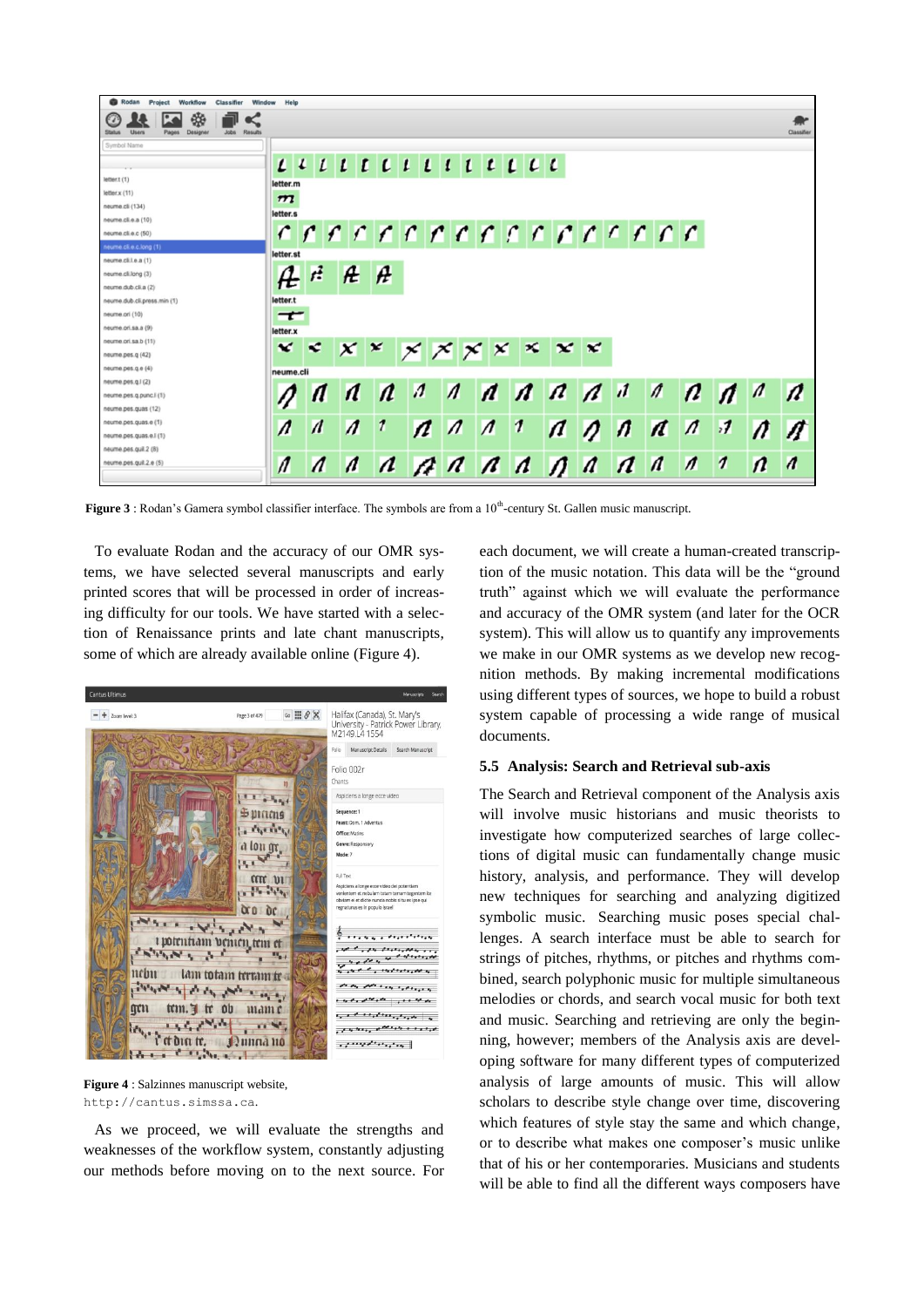harmonized a specific melody from the Middle Ages to the present. Representation of search and analysis findings will be another focus of this axis, investigating new methods for searching and retrieving millions of digitized music documents.

Recent projects such as the Josquin Research Project ([http://jrp.ccarh.org](http://jrp.ccarh.org/)), Music Ngram Viewer (http://www. peachnote.com) [\[20\],](#page-6-12) and ELVIS project (now part of the SIMSSA project) are already searching millions of notes. All these projects, however, have mostly depended on centralized, labour-intensive, manual processes to transcribe the sources into symbolic notation, append metadata to the resulting files, and arrange them in structured databases. SIMSSA will greatly streamline this process through automation and distributed labour, and enable the sophisticated automatic music analysis of very large corpora begun through ELVIS.

## **5.6 Analysis: Usability sub-axis**

Librarians and information scientists are leading the Usability sub-axis. They are continually review the usability of our tools: Rodan, search interfaces, crowdsourcing interfaces, and analysis and visualization interfaces, considering the needs and skillsets of many different types of users, from senior music scholars with little technical expertise, to computer-savvy amateur musicians, to choral directors and guitarists searching for sheet music.

## **6. CONCLUSIONS**

The most important outcome of this project is to allow users—scholars, performers, composers, and the general public—to search and discover music held in archives and libraries around the world. We expect that this will fundamentally transform the study of music and allow a global audience of musicians and artists to discover previously unknown or overlooked pieces for performance, making undiscovered repertoires that extend beyond the classics available to the general public. We also expect the public availability of large amounts of musical data to lead to significant advances in the field of music theory and the birth of the long-awaited field of computational musicology. Lastly, we expect that the free and open-source tools we are developing will help lead significant advances in the following areas, all of which are either completely new or novel applications of existing technologies:

- Public, web-based tools for historical image restoration;
- Public, web-based distributed ("cloud") processing tools for OMR and OCR;
- A large database of automatically transcribed music;
- Prototypes for a web-based editor for making corrections or comparative editions of digital sources;
- A music exploration interface allowing quick and efficient content-based search and retrieval across a large-scale notation database; and
- Advanced public, web-based music analytical tools.

## **Acknowledgments**

This research is, in part, supported by the Social Sciences and Humanities Council of Canada and le Fonds de Recherche du Québec sur la Société et la Culture, and McGill University.

#### **7. REFERENCES**

- <span id="page-5-0"></span>[1] A. Rebelo, I. Fujinaga, F. Paszkiewicz, A. R. S. Marcal, C. Guedes, and J. S. Cardoso, "Optical music recognition: State-of-the-art and open issues." *International Journal of Multimedia Information Retrieval* (March 2012), pp. 1–18, 2012.
- <span id="page-5-1"></span>[2] A. Hankinson, J. A. Burgoyne, G. Vigliensoni, A. Porter, J. Thompson, W. Liu, R. Chiu, and I. Fujinga. "Digital document image retrieval using optical music recognition," in *Proceedings of the International Society for Music Information Retrieval Conference*, Porto, Portugal, 2012, pp. 577–582.
- <span id="page-5-2"></span>[3] H. Balk and L. Ploeger, "IMPACT: Working together to address the challenges involving mass digitization of historical printed text," *OCLC Systems & Services,* vol. 25, no. 4, pp. 233–248, 2009.
- <span id="page-5-3"></span>[4] V. Kluzner, A. Tzadok, Y. Shimony, E. Walach, and A. Antonacopoulos, "Word-based adaptive OCR for historical books," in *Proceedings of the 10th International Conference on Document Analysis and Recognition,* Barcelona, Spain, 2009, pp. 501–505.
- [5] C. Neudecker, S. Schlarb, Z. Dogan, P. Missier, S. Sufi, A. Williams, and K. Wolstencroft, "An experimental workflow development platform for historical document digitisation and analysis," in *Proceedings of the Workshop on Historical Document Imaging and Processing,* Singapore, 2011, pp. 161–168.
- [6] Z. M. Dogan, C. Neudecker, S. Schlarb, and G. Zechmeister, "Experimental workflow development in digitisation," in *Proceedings of the International Conference on Qualitative and Quantitative Methods in Libraries,* Chania, Greece, 2010, pp. 377–384.
- <span id="page-5-4"></span>[7] A. Antonacopoulos, D. Bridson, C. Papadopoulos, and S. Pletschacher, "A realistic dataset for performance evaluation of document layout analysis," in *Proceedings of the International*